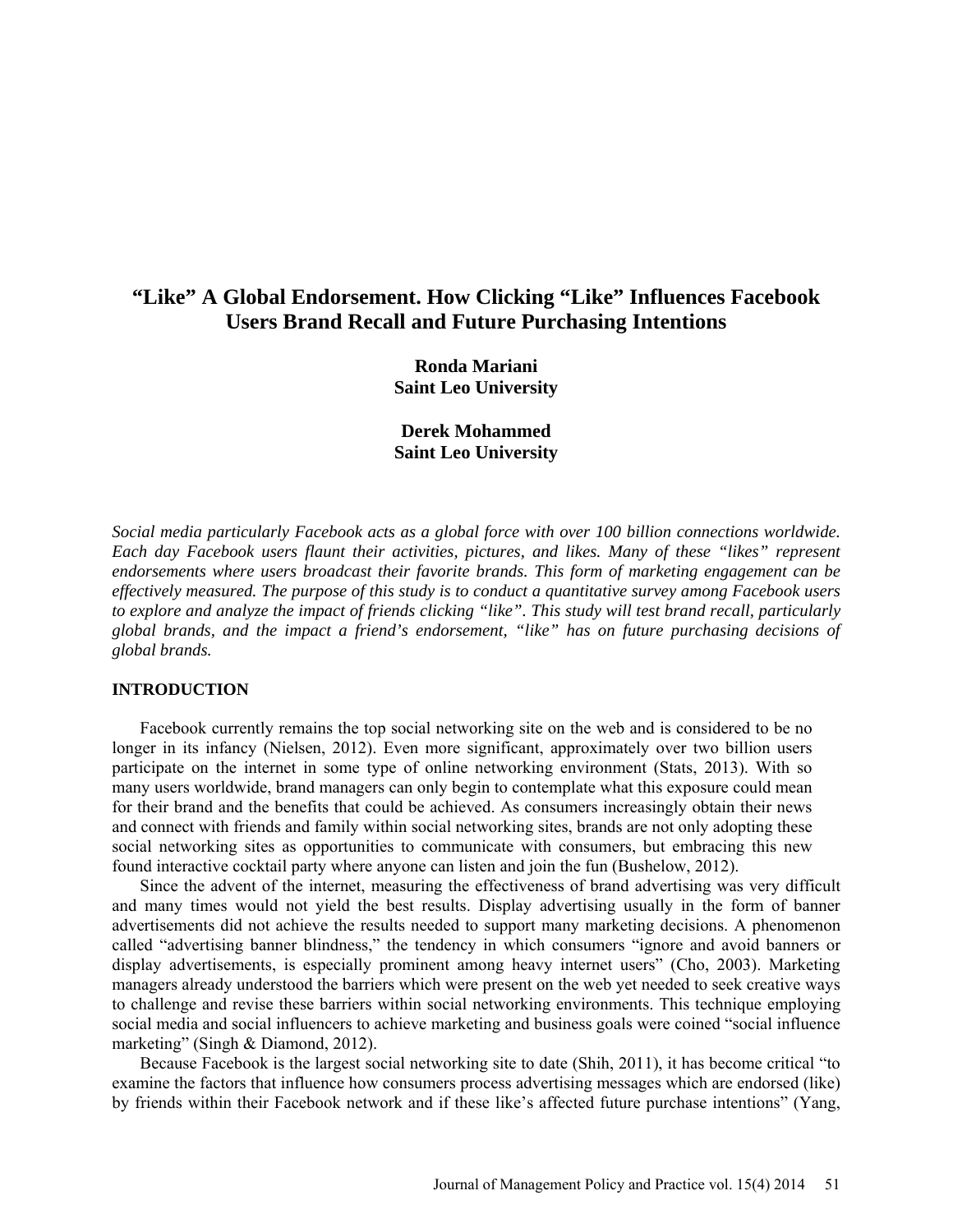2011, p.51). To date, there are very few studies addressing the effects of consumer engagement behaviors and its influences on purchasing intentions, especially within Facebook (Gunnerus, Liljander, Wenman, & Pihlstrom, 2012). There is also a significant lack of understanding and support addressing how clicking "like" influences Facebook users brand recall and if it leads to future purchasing intent.

"Facebook introduced their infamous "like" button in April of 2010" (Kerpen, 2011, p. 22). With over 2.7 billion likes per day (Bullas, 2012), expressing the endorsements of photos, fan pages, status updates, articles, news feeds, products, services, and more, brand managers understood they had to develop a method to utilize and capitalize this powerful tool. Mangers realized that when a user clicks like, not only does the user display approval of their endorsement, but now anyone and everyone within their network also saw this approval, delivering a whole new meaning to word of mouth (WOM) marketing. WOM is known to be one of the most positive and effective tools in marketing producing satisfactory results for brands (Haque, Momen, Sultana, & Yasmin, 2013).

Current research lacked concrete evidence to whether a friend's endorsement, clicking like below a brands advertisement impacted Facebook user's future purchasing decisions pertaining to both global and local brands. There is also a lack of evidence supporting if clicking like influenced Facebook users brand recall and future purchasing intentions. Past research has demonstrated that "managing long term customer equity, brand awareness plays a very important role and awareness is an integral part of brand association in the memory of consumers" (Haque et al., 2013). Connecting with consumers within Facebook provides opportunities for mangers to build relationships between their brands and Facebook users (Yu, 2012). Even Kotler and Keller (2012) stated the importance of social factors which included family and friends and the influences these groups have on consumer purchasing decisions. Since much of Facebook is created and used for interactions between friends and families, one can assume these individuals will have influence on future purchasing intentions.

Goodrich (2011) presents a very important question which is the basis of this study. "Does a friends endorsement, like of a brand promote positive recognition of the brand to friends within his or hers social network" (Goodrich, 2011, p. 423)? If positive recognition of a brand is experienced through a friend clicking like, does this action then influence a Facebook user's brand recall and future purchasing intentions?

Past research by Yang (2011) explored Facebook user involvement and how this involvement may affect purchasing intentions after having exposure to an advertisement message within a friend of family social network. Yang (2011) also suggested advertising messages presented by close friends affect consumer brand attitudes towards the brand. Hof (2011) suggested that individuals view a friend's recommendation as more credible that marketers. Lastly, Goodrich (2011) suggests consumer awareness of a brand promotes attention which leads to increased brand recall. Ha (2004) found there is a significant correlation between brand trust and motivation; however this trust is created, trust influenced consumer motivation to purchase. Trust was a pivotal factor in influencing purchasing decisions online. Research documented and proved that the action of clicking like in return promoted attention but a gap was found in trying to find a link to whether attention created brand recall (Goodrich, 2011) which would lead to future purchase intent (Yang, 2011). If brand recall was a contributor, was this contribution to motivation founded on trust (Ha, 2004)

The following is a visual representation predicting a Facebook user's reaction to a friend within their network clicking like. Figure 1 demonstrates if a friend clicks like for a brand within their network, attention (Goodrich, 2011) will be triggered by friends within the users Facebook network. Attention should create future recognition (Yang, 2011) of a brand because a friend's recommendation is more credible (Hof, 2011) which also creates trust (Ha, 2004) leading to future purchase intent.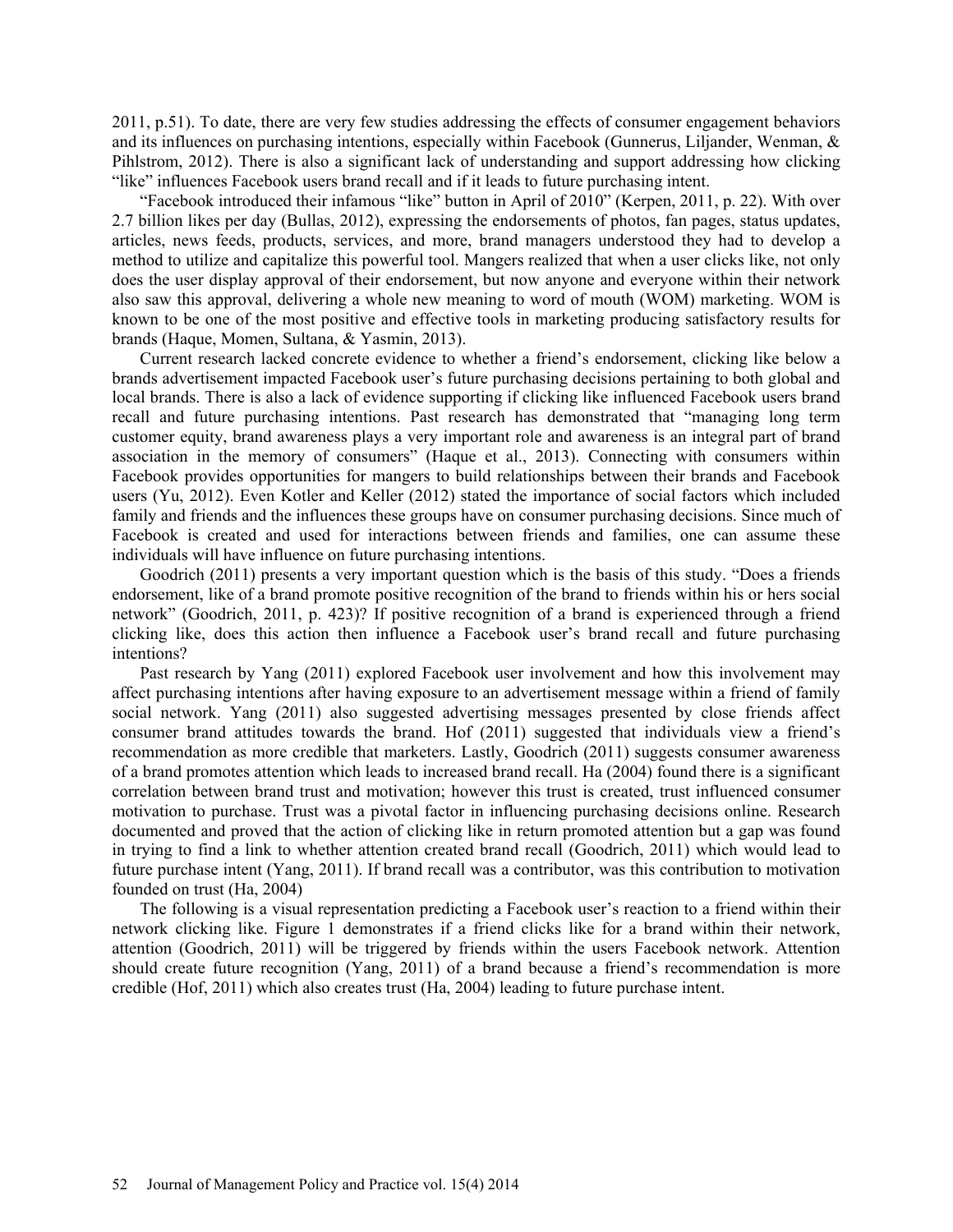### **FIGURE 1 PREDICTS THE BEHAVIOR A FACEBOOK USER MAY HAVE WHEN A FRIEND ENDORSES A BRAND BY CLICKING LIKE**



### **METHODOLOGY**

#### **Research Design and Sample Size**

The purpose of this study was to explore and analyze brand recall and the impact a friend's endorsement; like has on future purchasing intentions of a brand. The proposed research question asked; does a friend clicking like influence a Facebook user's brand recall and future purchase intentions? Several hypotheses were developed to test the relationships between brand recall, future purchasing intent, trust and a Facebook user's friend clicking like for a brand in which the user endorsed.

The research design for this study was based upon the development of a survey containing 23 questions testing Facebook user's friend's reactions to actions of their friend clicking like for a global brand. Facebook users were asked if they noticed when their friends clicked like for a global brand and the impact like had on their future purchasing intents. The study targeted a sample of Facebook users only and no personal information was required for the study. 136 Facebook users completed the survey. Of the 136 surveys completed 113 were considered valid for the study.

### **Study Analysis**

This study tested the relationship between brand recall and a friend's endorsement; like has for future purchasing decisions of a global brand. The study also sought to understand a link between the development of trust (Ha, 2004) by a Facebook friends action of clicking like and this actions contribution to credibility (Hof, 2011) and its perceived impact regarding brand recall (Goodrich, 2011) and future purchasing intent (Yang, 2011). Statistical analysis was conducted using SPSS (Statistical Package for the Social Sciences) software. Pearson correlation was used to examine the correlations of the effects of noticing (Goodrich, 2011) brand advertisements through a friend's endorsement of clicking like and the motivational (Hof, 2011) impact it had on future purchasing intent (Yang, 2011).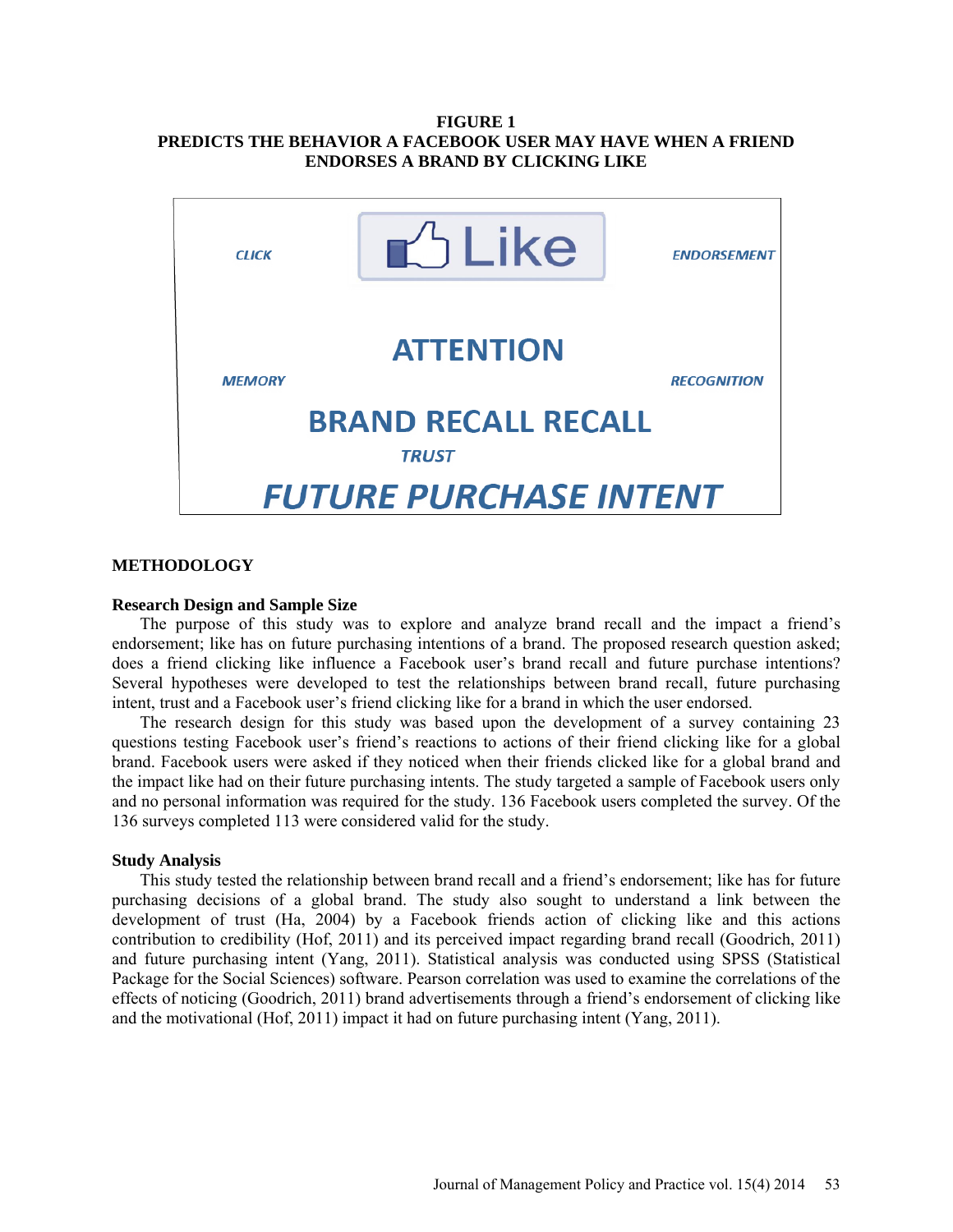# **RESULTS**

#### **Frequency of Use versus Noticing Brand Advertisements**

A chi-square analysis was conducted to determine the effects of using Facebook and noticing brand advertisements. Table 1 demonstrates the frequency and percentage of participants who noticed advertisements based on their frequency of using Facebook.

# **TABLE 1 FREQUENCY AND PERCENTAGE OF PARTICIPANTS WHO NOTICED ADVERTISEMENTS BASED ON THEIR FREQUENCY OF USING FACEBOOK**

|                                                                            |                |                                         | Frequency of using Facebook |           |        |  |
|----------------------------------------------------------------------------|----------------|-----------------------------------------|-----------------------------|-----------|--------|--|
|                                                                            |                |                                         | $1x$ to $6x$ per<br>week    | Every Day | Total  |  |
| Do you notice brand<br>advertisements on<br>Facebook? Choose Yes<br>or No. | Yes            | Count                                   | 22                          | 71        | 93     |  |
|                                                                            |                | % within Frequency of<br>using Facebook | 68.8%                       | 87.7%     | 82.3%  |  |
|                                                                            | N <sub>o</sub> | Count                                   | 10                          | 10        | 20     |  |
|                                                                            |                | % within Frequency of<br>using Facebook | 31.3%                       | 12.3%     | 17.7%  |  |
| Total                                                                      |                | Count                                   | 32                          | 81        | 113    |  |
|                                                                            |                | % within Frequency of<br>using Facebook | 100.0%                      | $100.0\%$ | 100.0% |  |

The results of the question, do you notice brand advertisements within Facebook, revealed the 22 users who participated in Facebook 1x to 6x per week, 68.8% said yes they notice advertisements within Facebook. The 71 users who participated in Facebook every day, 87.7% said yes they notice advertisements within Facebook (See Figure 2).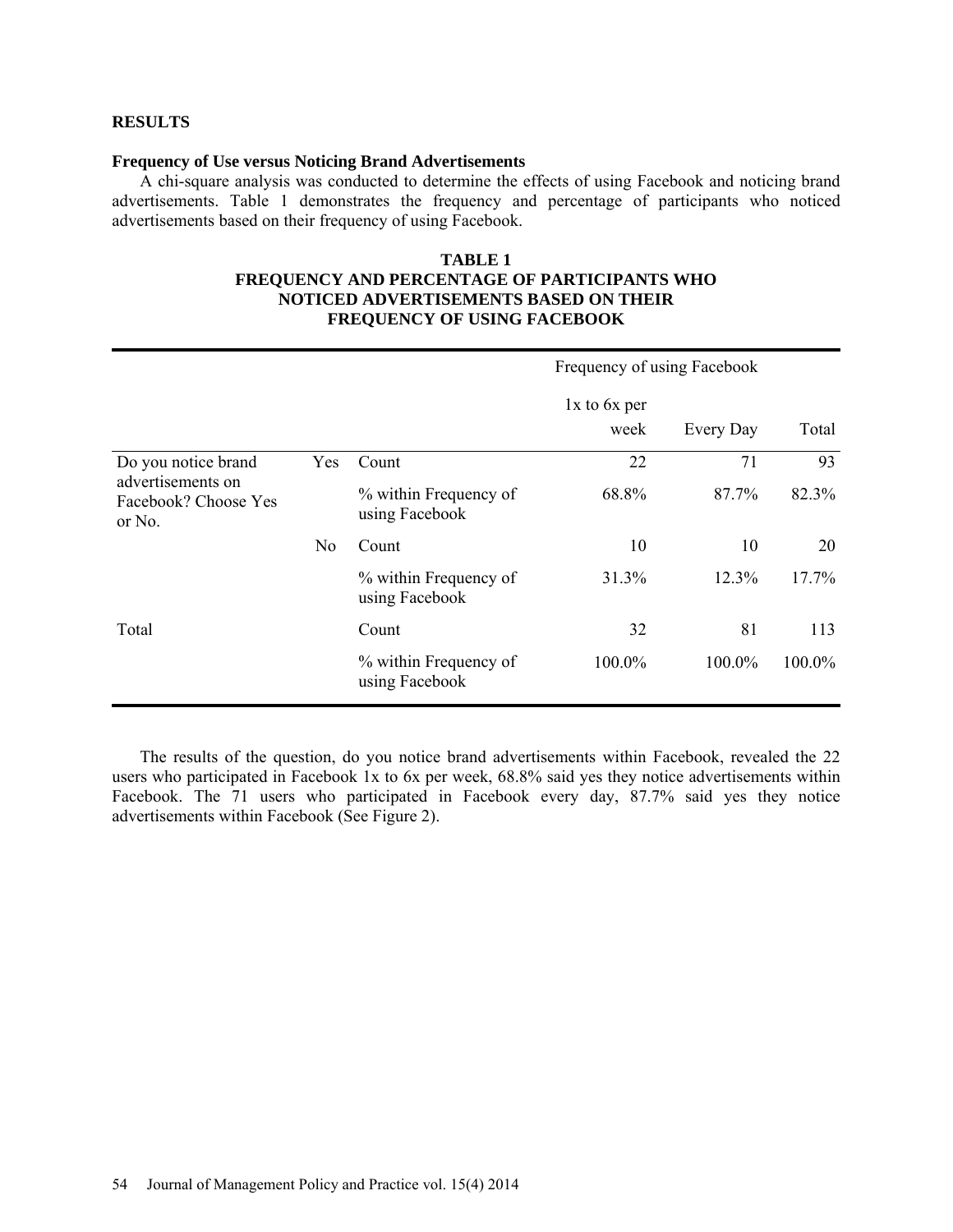

# **FIGURE 2 FREQUENCY OF USING FACEBOOK**

A Chi-square analysis was conducted to determine the proportion of participants who noticed brand advertisements compared to frequency of use. Table 2 demonstrates the Chi-square test was significant,  $\gamma$ 2 (1) = 5.628, p = .018. The proportion of participants who noticed brand advertisements was higher for those who checked Facebook every day (87.8%) than for those who checked Facebook 1x to 6x times per week (68.8%). Overall whether a 1x to 6x per week user or an everyday user both results demonstrated that Facebook users are aware and notice brand advertisements with their Facebook network.

|                                    |             |    | Asymp. Sig. $(2-$ | Exact Sig. $(2-$ | Exact Sig. $(1 -$ |
|------------------------------------|-------------|----|-------------------|------------------|-------------------|
|                                    | Value       | Df | sided)            | sided)           | sided)            |
| Pearson Chi-Square                 | $5.628^{a}$ | 1  | .018              |                  |                   |
| Continuity Correction <sup>b</sup> | 4.405       | 1  | .036              |                  |                   |
| Likelihood Ratio                   | 5.199       | 1  | .023              |                  |                   |
| <b>Fisher's Exact Test</b>         |             |    |                   | .027             | .021              |
| Linear-by-Linear<br>Association    | 5.578       | 1  | .018              |                  |                   |
| N of Valid Cases                   | 113         |    |                   |                  |                   |

**TABLE 2 RESULTS COMPARING NOTICING BRAND ADVERTISEMENTS WITH FREQUENCY OF USE**

a. 0 cells (.0%) have expected count less than 5. The minimum expected count is 5.66.

b. Computed only for a 2x2 table.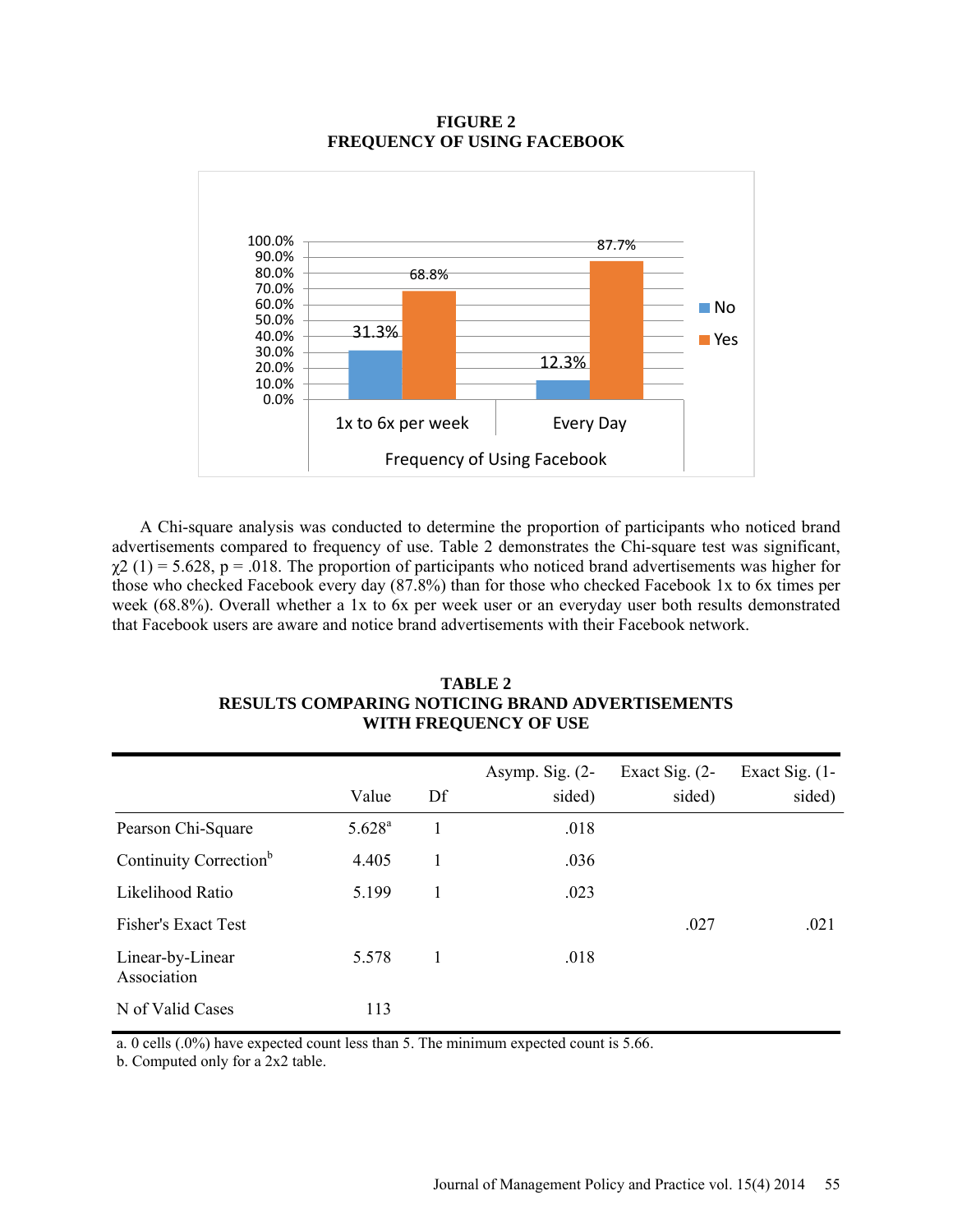#### **Global Brand Advertisements versus National Brand Advertisements**

The bar graph in Figure 3 shows the proportion of those Facebook users, whether an everyday user or a 1x to 6x per week user, who noticed global brand advertisements compared to those Facebook users who notice national brand advertisements posted by their friends posted within their Facebook network. Results demonstrated 55% said yes they noticed brand advertisements within Facebook, but specifically 82% noticed global advertisements.

#### **FIGURE 3**

# **FREQUENCY COMPARISON OF USE TO NOTICING BRAND ADVERTISEMENTS**



Once basic information was collected comparing the frequency of use to whether or not the participants noticed brand advertisements, the participants were presented with the following scenario during questioning:

You login to Facebook and begin to read posts by your friends. One of the posts by a friend is of an Italian Roast Espresso Coffee produced in Italy by the international brand "illy". You notice the picture of the can of coffee and that your friend "likes" (endorses) the international brand "illy". At a later date you enter a local coffee shop. You are presented with many choices BUT you know you want to try something NEW. While browsing the choices you notice the international brand "illy". You have never tried this international brand of coffee before. Please answer the following questions based on this scenario.

Since this study is global in nature the scenario needed to reflect a global brand in order to understand if global brands were being noticed when like was clicked by a friend endorsing the brand. We first wanted to understand if there was a difference between genders and what was being noticed.

#### **Gender Comparison**

A Chi-square analysis was conducted to determine if both men and women noticed global advertisements that were liked by their friends and family within their Facebook network. Table 3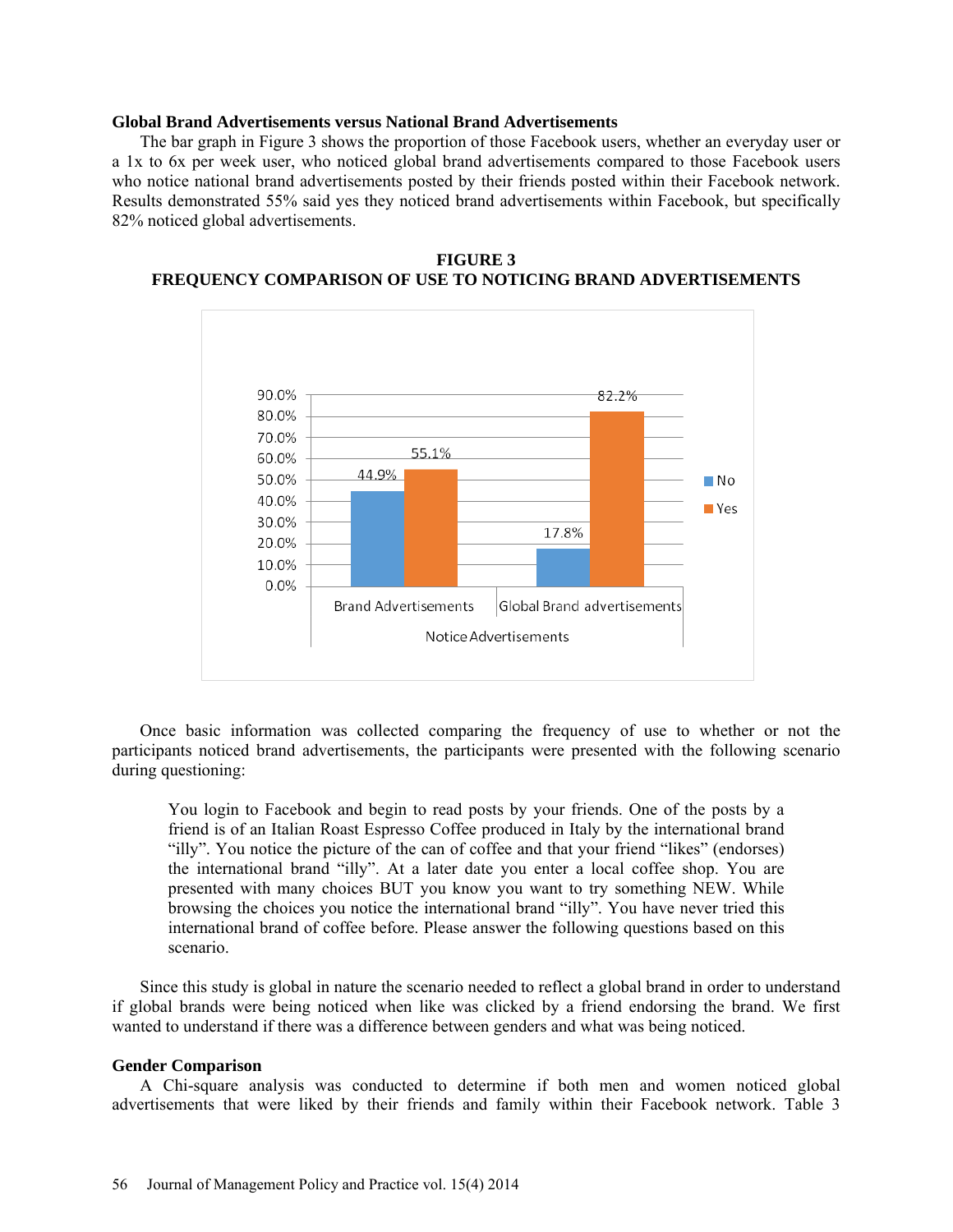demonstrates the Chi-square test was significant,  $\chi$ 2 (1) = 5.187, p = .023. Both men and women noticed global advertisements within their Facebook network liked by their friends. The bar graph in Figure 4 demonstrates that both men (79.3%) and women (60.0%) agreed yes, a friend clicking like underneath the picture of the global brand "illy" Italian roast coffee would influenced their future purchasing decisions.

# **TABLE 3 COMPARES GENDER TO NOTICING BRAND ADVERTISEMENT LIKED BY THEIR FACEBOOK FRIENDS**

|                                    | Value           | df | Asymp. Sig. $(2-$<br>sided) | Exact Sig. $(2-$<br>sided) | Exact Sig. $(1 -$<br>sided) |
|------------------------------------|-----------------|----|-----------------------------|----------------------------|-----------------------------|
| Pearson Chi-Square                 | $5.187^{\rm a}$ |    | .023                        |                            |                             |
| Continuity Correction <sup>b</sup> | 4.316           | 1  | .038                        |                            |                             |
| Likelihood Ratio                   | 5.266           | 1  | .022                        |                            |                             |
| <b>Fisher's Exact Test</b>         |                 |    |                             | .028                       | .018                        |
| Linear-by-Linear<br>Association    | 5.143           | 1  | .023                        |                            |                             |
| N of Valid Cases                   | 118             |    |                             |                            |                             |

a. 0 cells (.0%) have expected count less than 5. The minimum expected count is 17.69.

b. Computed only for a 2x2 table

# **FIGURE 4 MEN AND WOMEN FUTURE PURCHASE INTENTIONS ARE INFLUENCED BY A FRIEND CLICKING LIKE WITHIN FACEBOOK**

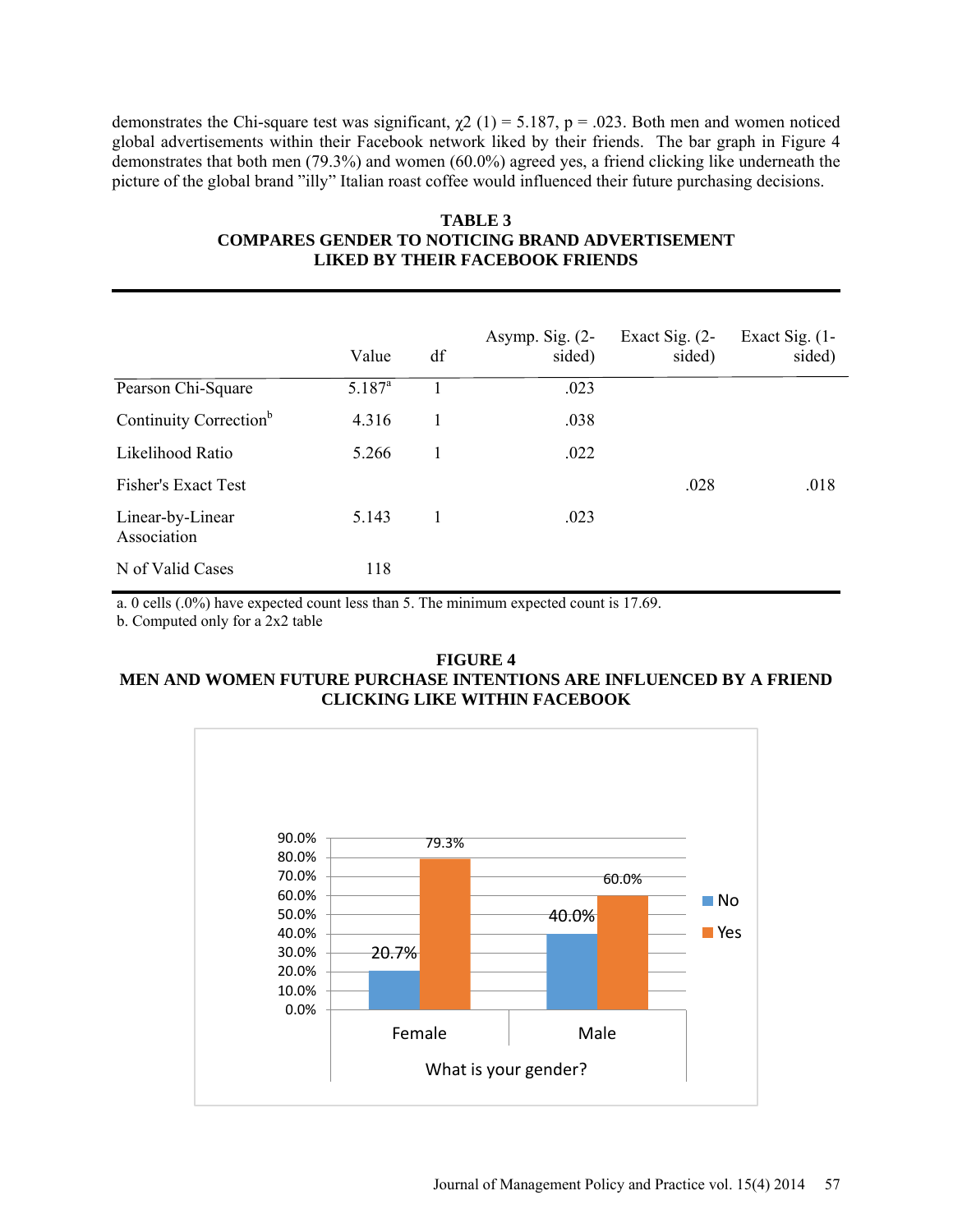#### **Trust and Willingness to Try a Brand**

A Chi-square analysis was conducted to understand the linkage between trust, assumed to be developed by a friend clicking like for the global brand" illy" and future purchasing intent of this brand. Table 4 demonstrates the Chi-square test was significant,  $\chi^2$  (1) = 33.354a, p = .000. Trust does develop when a friend likes a global brand and contributed to a significant role in future purchasing decisions. The bar graph in Figure 5 demonstrated further how clicking like develops trust and contributes to future purchasing intent.

|                                    | Value      | df | Asymp. Sig. (2-<br>sided) | Exact Sig. $(2-$<br>sided) | Exact Sig. (1-<br>sided) |
|------------------------------------|------------|----|---------------------------|----------------------------|--------------------------|
| Pearson Chi-Square                 | $33.354^a$ |    | .000                      |                            |                          |
| Continuity Correction <sup>b</sup> | 31.224     |    | .000                      |                            |                          |
| Likelihood Ratio                   | 35.367     |    | .000                      |                            |                          |
| <b>Fisher's Exact Test</b>         |            |    |                           | .000                       | .000                     |
| Linear-by-Linear<br>Association    | 33.072     | 1  | .000                      |                            |                          |
| N of Valid Cases                   | 118        |    |                           |                            |                          |

**TABLE 4 COMPARING TRUST TO FUTURE PURCHASE INTENT**

a. 0 cells (.0%) have expected count less than 5. The minimum expected count is 23.59

b. Computed only for a 2x2 table.



**FIGURE 5 COMPARING THE IMPACT OF TRUST ON FUTURE PURCHASING INTENT**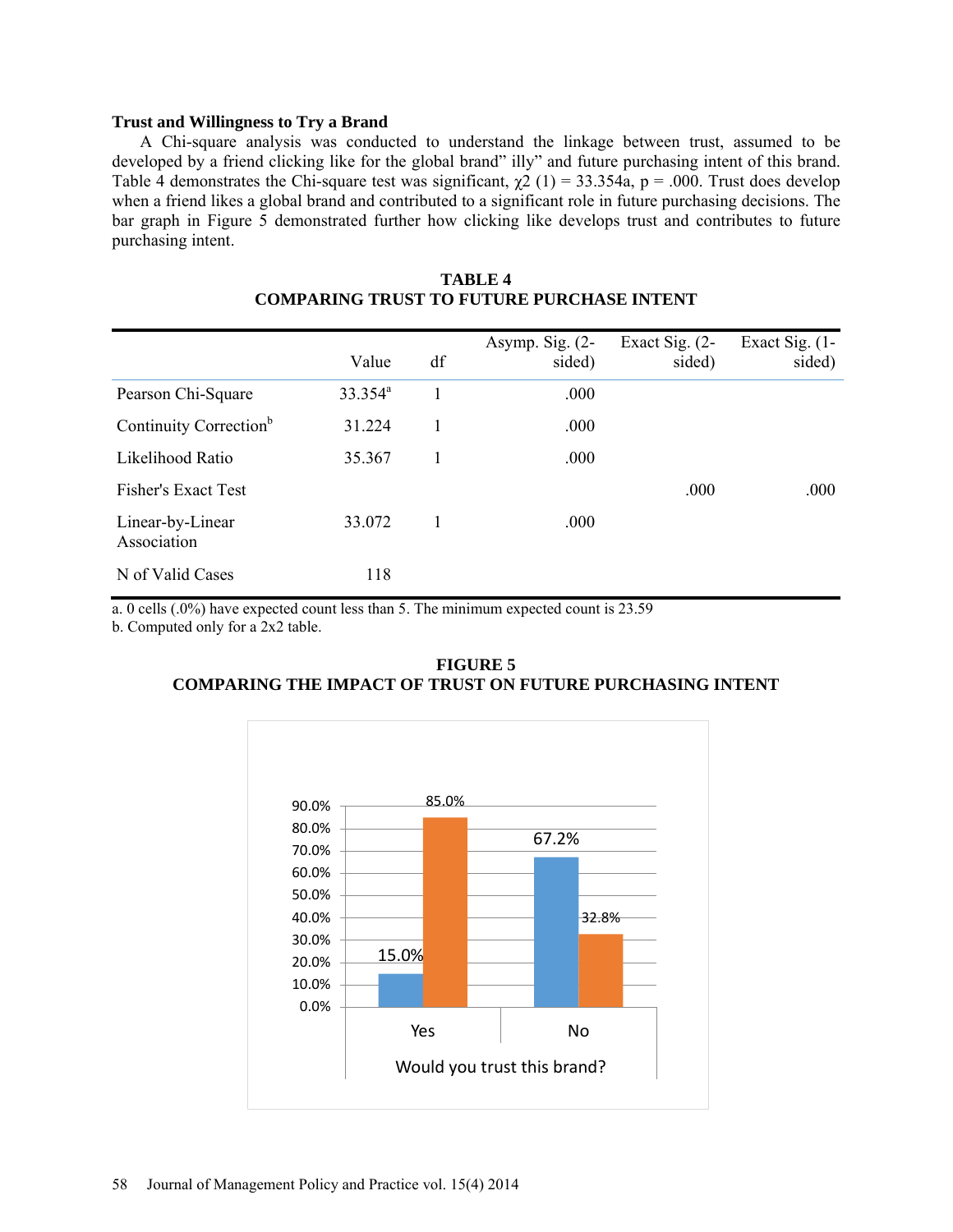Individuals who answered yes to trust that was developed by a friend with their Facebook network clicking like under the picture of a global brand, 85% would most likely purchase the brand and 15% would not. Individuals who answered no to a friend's clicking like under a global brand did not create trust for that brand, 33% would most likely purchase the brand and 67% would not, still indicating a close connection to trust and the action of a friend clicking like on a global brand.

### **Future Purchase**

Comparing would you be willing to try a brand which was liked by a friend to actually purchasing the liked brand; the results were close for Facebook users that stated yes. A Chi-square analysis was conducted to uncover if actual purchases were made because of a friend's action of clicking like. Table 5 demonstrates the Chi-square test was significant,  $\chi$ 2 (1) =11.253a, p = .001. Table 5. Comparing like to an actual future purchase.

|                                    | Value      | df | Asymp. Sig. $(2-$<br>sided) | Exact Sig. (2-<br>sided) | Exact Sig. $(1 -$<br>sided) |
|------------------------------------|------------|----|-----------------------------|--------------------------|-----------------------------|
| Pearson Chi-Square                 | $11.253^a$ |    | .001                        |                          |                             |
| Continuity Correction <sup>b</sup> | 9.599      |    | .002                        |                          |                             |
| Likelihood Ratio                   | 12.731     |    | .000                        |                          |                             |
| <b>Fisher's Exact Test</b>         |            |    |                             | .001                     | .001                        |
| Linear-by-Linear Association       | 11.158     |    | .001                        |                          |                             |
| N of Valid Cases                   | 118        |    |                             |                          |                             |

# **TABLE 5 COMPARING LIKE TO AN ACTUAL FUTURE PURCHASE**

a. 0 cells (.0%) have expected count less than 5. The minimum expected count is 8.54.

The bar chart in Figure 6 demonstrates individuals that answered yes to the question are you willing to try a brand based on a friend's like, 54% of them actually purchased the brand and 46% did not. Individuals that answered no to the question are you willing to try a brand based on a friend's like, 11% of them actually purchased the brand and 89 % did not. This was a positive result, which revealed if a friend noticed a friend in their network liked a global brand such as the example "illy" provided in this study, the action of liking the brand did motivate a future purchase.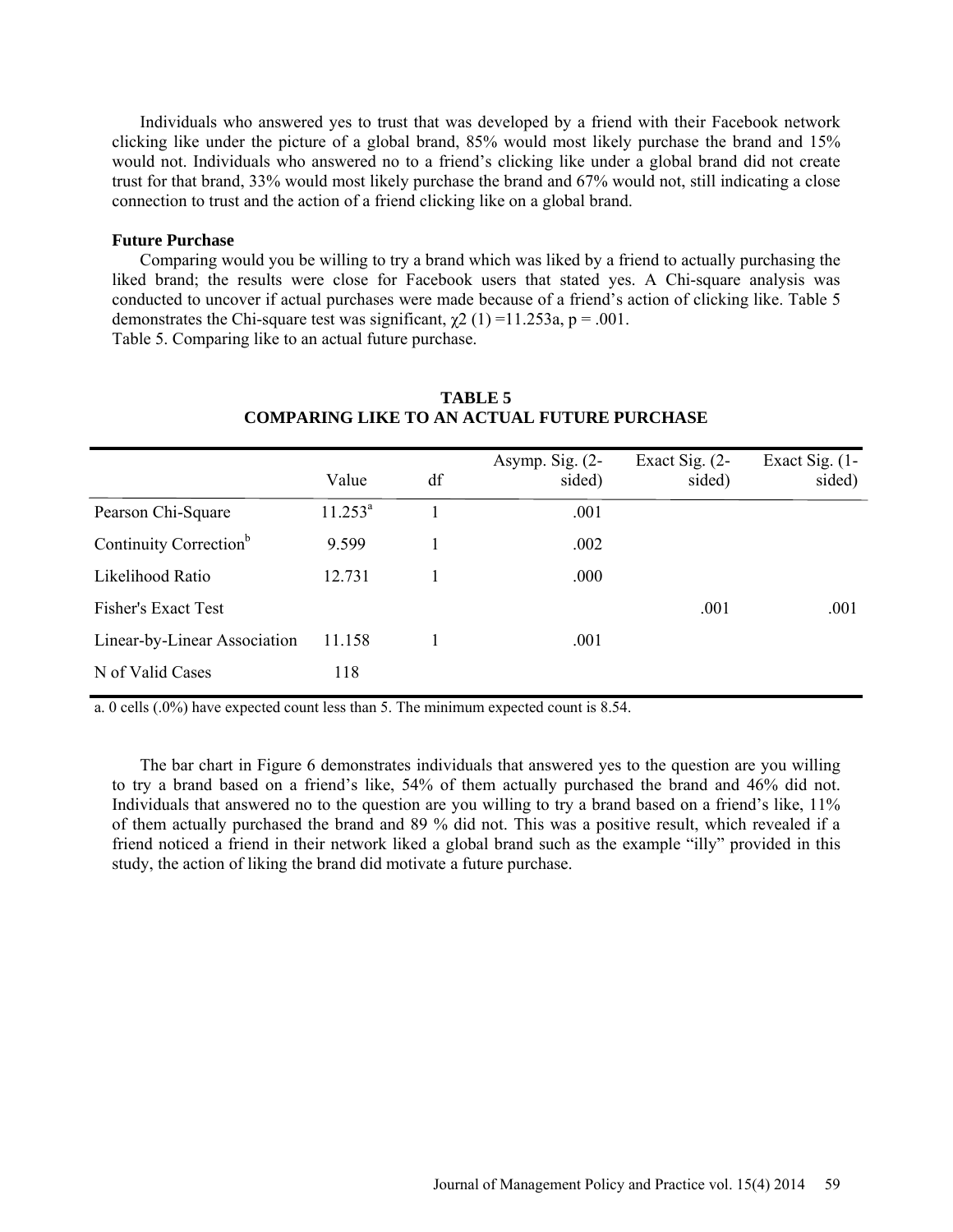

# **FIGURE 6 COMPARING WILLINGNESS TO TRY THE BRAND AND ACTUALLY PURCHASING THE BRAND**

### **DISCUSSION**

Although Facebook may no longer be in its infancy (Nielsen, 2012), understanding the interactions between friends within this social networking environment is critical to marketing. Social influence marketing (Singh & Diamond, 2012) seeks to understand the relationships between brands and users within social environments on the internet. This study contributes to social influence marketing because it evaluates factors in these social relationships seeking to understand the impact a friend has within a friend's Facebook network. The following findings resulted.

First from the survey, 87.7% of participants said they notice advertisements within Facebook. When Facebook first debut it was a challenge to understand and develop marketing strategies that would have impact and provide measured results. Cho (2003) conducted extensive research about banner blindness on the internet due to overexposure of advertisements. This study was conducted in order to move away from the traditional method of internet advertising; the banner and seek a new and alternative approach. Clicking like as a form of advertising revealed the possible impacts this action would have on the consumers' decision making process. The popularity of Facebook and it's convenient like button provides something that every brand eagerly awaits; the social endorsement.

Second, the proportion of participants who noticed brand advertisements was higher for those who checked Facebook every day (87.8%) than for those who checked Facebook 1x to 6x times per week (68.8%). It also demonstrated, that both everyday user ands ever so often users, were noticing brand advertisements within their Facebook network. This supports the potential for word of mouth (WOM) marketing and follows from the work of Haque et al. (2013) in the effectiveness of WOM as a positive force for marketing brands and its impact on consumer decision making and their purchasing decisions. Kotler and Keller (2012) understood clearly for many years one of the main influencers that impact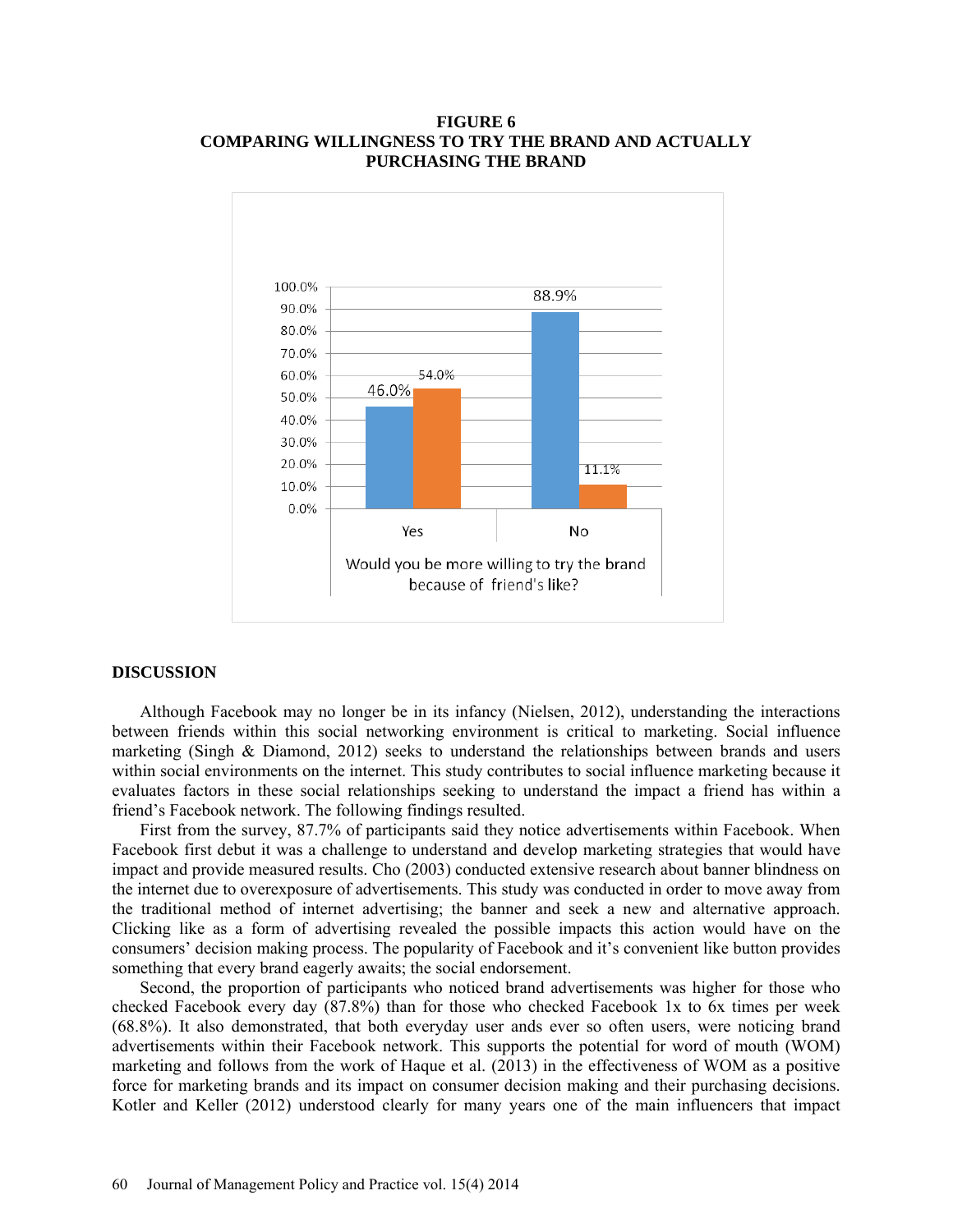consumer choices and purchasing intent were friends and family. Since Facebook is comprised of just that, friends and family, the potential outreach and influence of a social network is highly relevant to brand recall and future purchasing intent.

Third, 82% of everyday users who participated noticed global advertisements versus 55% who said they noticed national brand advertisements within Facebook. This is supported by Burson-Marsteller's (2012) finding that "the largest global companies were mentioned on Facebook a total of 10,400,132 times in one month. With the average Facebook user having at least 130 friends on their friends list, this type of reach is profound" (p. 1).

Fourth, both men (79.3%) and women (60.0%) are influenced in their future purchasing decisions by a friend clicking like for a global brand of coffee. This study's results indicate clicking like is not gender specific. Both men and women are affected by a friend clicking like within their Facebook network and this click would influence their future purchasing intent.

Fifth, trust is fostered when a friend likes a global brand resulting in future purchasing intent. Individuals who trusted a friend in their Facebook network would most likely (85%) purchase the global brand. We also found and established there is a significant connection between a friend clicking like and the willingness to try the brand in the future.

Future research needs to be conducted to understand and reveal the creation of trust (Ha, 2004) is systematic to a friend clicking like for a brand. This study does indicate trust plays a role but what does it contribute and how? This study demonstrated that for those Facebook users who agreed that trust (Ha, 2004) was established, it became a motivating factor which led to consumer awareness promoting attention (Goodrich, 2011) of the brand. Facebook users who perceived trust (Ha, 2004) from a friend liking a global brand would consider (Hof, 2011) and did purchase (Yang, 2011) the global brand in the future. This opens a gap for further research to justify if like is the connection between brands and users (Yu, 2012). The research in this study indicates clear connections are being made between the importance of trust (Ha, 2004) created from clicking like and motivation. It has also been demonstrated that the development of this trust (Ha, 2004) leads to the willingness to try a global brand and actually purchase the global brand.

A consensus can be made that clicking like does contribute to brand recall and future purchasing intent (Goodrich, 2011). Understanding the motivation and contribution that clicking like by friends within an individual's network has on that individual is critical to global brands.

Returning to the original model formed at the beginning of this study, we have added one more variable that would need further research and discussion; motivation. What is motivation's contribution to brand recall and future purchasing intent? It has been established that clicking like does promote attention to a global brand and this recognition and memory of the global brand creates recall (Goodrich, 2011). Therefore it creates a connection with the friend who clicked like (Yu, 2012). This connection with the friend creates trust leading to motivation of future purchasing intent, see Figure 7.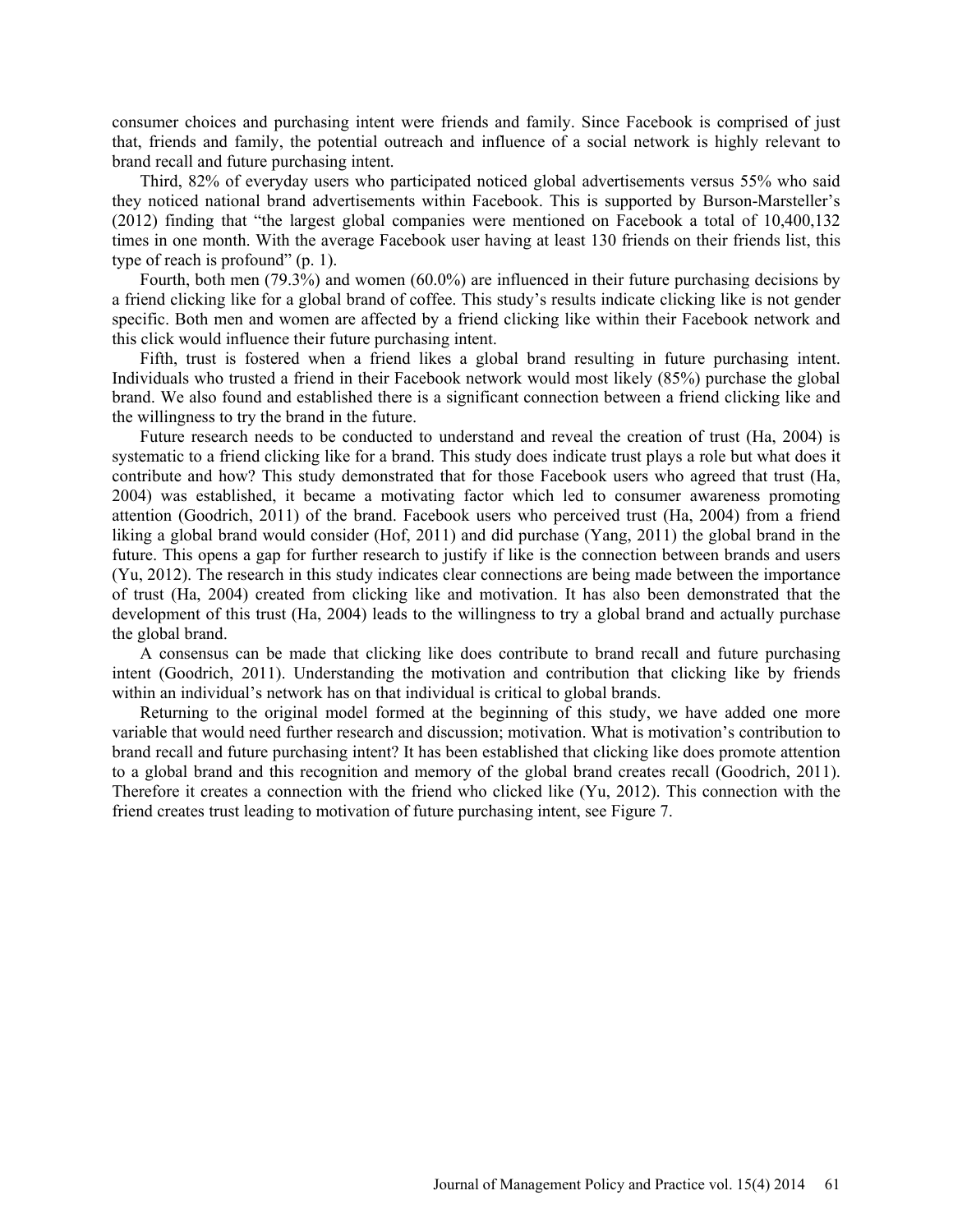# **FIGURE 7 THE ADDITION OF MOTIVATION IN PREDICTING THE BEHAVIOR A FACEBOOK USER MAY HAVE WHEN A FRIEND ENDORSE A BRAND BY CLICKING LIKE**



### **CONCLUSION**

This study provides insight to how powerful a friend's endorsement "Like" is within Facebook and its connection to consumer attention. The study demonstrates the importance between trust, brand recall and purchasing decisions. In particular, the study found that most everyday users noticed advertisements within Facebook. Out of these the majority noticed global versus national brand advertisements. Both men and women were influenced in their future purchasing decisions by their friend's likes. This appears to come from the trust engendered by the relationship with friends in their Facebook network that influenced them to most likely purchase a global brand.

However, further research is needed to make a true connection between trust and a Facebook users' brand endorsement (like) and the role of consumer motivation when making purchasing decisions. Ultimately the use of this global force for word of mouth marketing has and continues to be a viable and effective means of marketing global brands.

#### **REFERENCES**

- Bullas, J. (2012). *Staggering Facts, Figures and Statistics about Facebook*. Retrieved from Jeffbullas.com.
- Bushelow, E. E. (2012). Facebook pages and benefits to brands. *The Elon Journal of Undergraduate Research in Communications, 3(*2), 5-20.
- Burson-Marsteller. (2012*). Largest Global Companies Mentioned More Than 10 Million Times Online in One Month*. Significant Jump in Companies Using YouTube But Most User Chatter about Companies Happens on Twitter. Retrieved from http://sites.burson-marsteller.com/social/ PressRelease.aspx
- Cho, C. H. (2003). Factors influencing clicking of banner ads on the WWW. *Cyber Psychology and Behavior, 6*(2), 201-215.